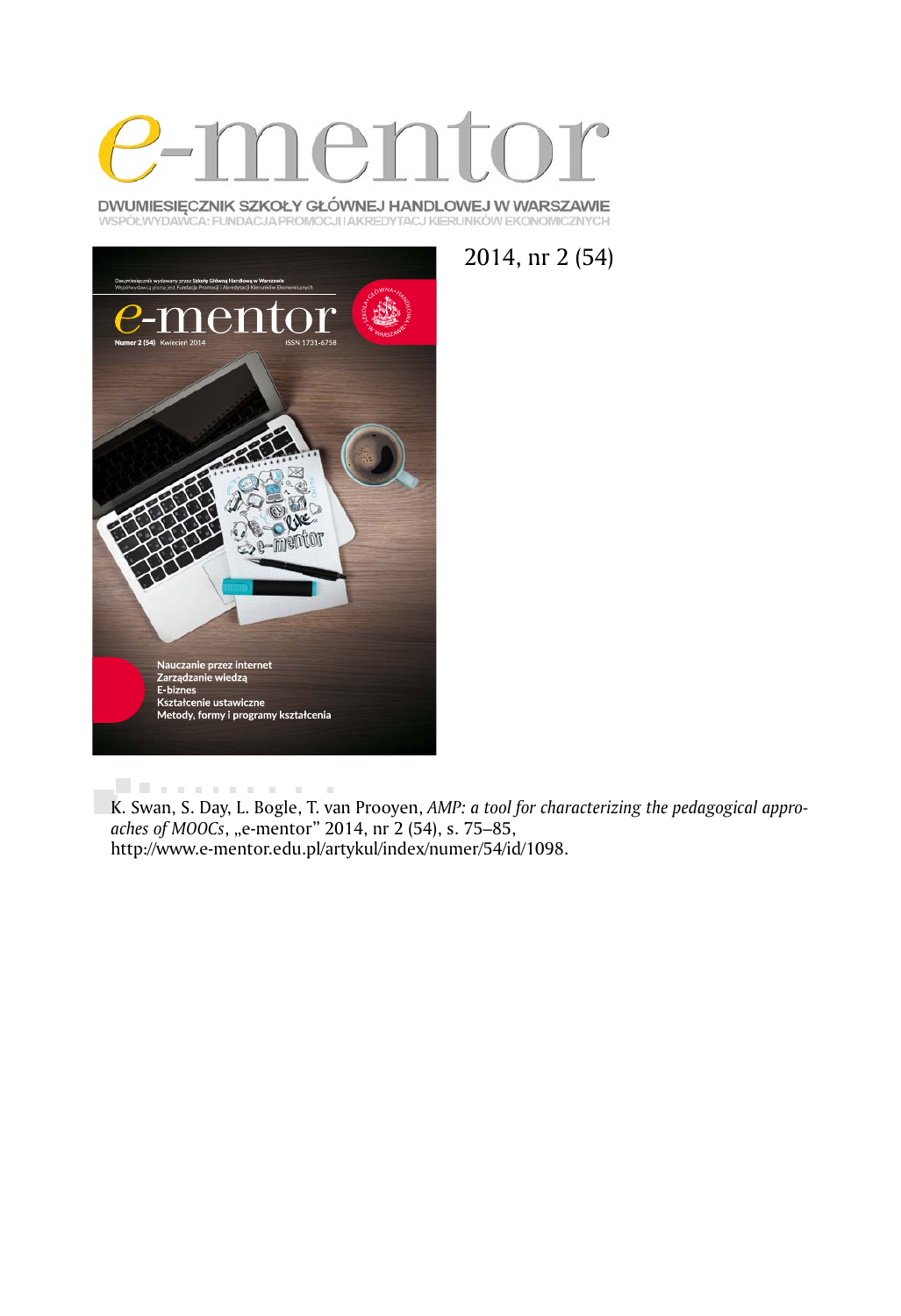# AMP: a tool for characterizing the pedagogical approaches of MOOCs

# *Karen Swan, Scott Day, Leonard Bogle, Traci van Prooyen*

*This article reports on the development and validation of a tool for characterizing the pedagogical approaches taken in MOOCs (Massive Open Online Courses). The Assessing MOOC Pedagogies (AMP) tool characterizes MOOC pedagogical approaches on ten dimensions. Preliminary testing on 17 different MOOCs demonstrated >80% interreliability and the facility of the measure to distinguish differing pedagogical patterns. The patterns distinguished crossed content areas and seemed to be related to what Sfard1 termed metaphors for learning – acquisition vs. participation.*

Since the development of the first Massive Open Online Course (MOOC) pioneered by George Siemens and Stephen Downes of Canada in 20082 , an explosion of course offerings have emerged in the United States, engendering a great deal of debate<sup>3</sup>. MOOCs have come to be viewed by some as the savior of

. . . . . . . . .

higher education<sup>4</sup>, and by others as the harbinger of its ultimate demise<sup>5</sup>.

Empirical evidence on the effectiveness of MOOC's pedagogy is hard to find. However, some of the pedagogical strategies used in MOOCs have been consciously adapted from other contexts<sup>6</sup>. These commonly used strategies include: lectures formatted into short video's<sup>7</sup>; videos combined with short quizzes<sup>8</sup>; automated assessments; peer/self-assessments<sup>9</sup>; and online discussions<sup>10</sup>. In addition, "cMOOC's provide great opportunities for non-traditional forms of teaching approaches and learner-centered pedagogy where students learn from one another"<sup>11</sup>.

Because the mainstream media seems to have mistaken MOOCs for online learning in general, and because not even all MOOCs are the same, it is important to distinguish among them. We believe that this should be the first step in the "research, evaluation,

<sup>1</sup> A. Sfard, *On two metaphors for learning and the dangers of choosing just one*, "Educational Researcher" 1998, Vol. 27, No. 4, pp. 4–13.

<sup>2</sup> M. Bousquet, *Good MOOCs, bad MOOCs*, "Chronicle of Higher Education", 25.07.2012, http://chronicle.com/blogs/ brainstorm/good-moocsbad-moocs/50361.

<sup>3</sup> J.K. Waters, *What do massive open online courses mean for higher ed?*, "Campus Technology" 2013, Vol. 26, No. 12, http://camputechnology.com/Home.aspx.

4 T.L. Friedman, *Revolution hits the universities*, "The New York Times", 26.01.2013, http://www.nytimes.com/2013/01/27/ opinion/sunday/friedman-revolution-hits-the-universities.html? $r=0$ .

<sup>5</sup> M.Y. Vardi, *Will MOOCs destroy academia?*, "Communications of the ACM" 2012, Vol. 55, No. 11, p. 5.

<sup>6</sup> D. Glance, M. Forsey, M. Riley, *The pedagogical foundations of massive open online courses*, "First Monday", May 2013, http://firstmonday.org/ojs/index.php/fm/article/view/4350/3673.

7 P. Norvig, *The 100,000–student classroom*, 2012, http://www.ted.com/talks/peter\_norvig\_the\_100\_000\_student\_classroom.html.

8 S. Orn, *Napster, Udacity, and the academy Clay Shirky*, 2012, http://www.kennykellogg.com/2012/11/napster-udacityand-academy-clayshirky.html.

<sup>9</sup> J. Lu, N. Law, *Online peer assessment: Effects of cognitive and affective feedback*, "Instructional Science" 2012, Vol. 40, No. 2, pp. 257–275; R.J. Stiggins, *Assessment crisis: The absence of assessment for learning*, "Phi Delta Kappan" 2002, Vol. 83, No. 10, pp. 758–765; J.W. Strijbos, S. Narciss, K. Dünnebier, *Peer feedback content and sender's competence level in*  academic writing revision tasks: Are they critical for feedback perceptions and efficiency?, "Learning and Instruction" 2010, Vol. 20, No. 4, pp. 291–303.

10 A. Darabi, M. Arrastia, D. Nelson, T. Cornille, X. Liang, *Cognitive presence in asynchrnous online learning: A comparison of four discussion strategies*, "Journal of Computer Assisted Learning" 2011, Vol. 27, No. 3, pp. 216–227; Q. Li, *Knowledge building community: Keys for using online forums*, "TechTrends" 2004, Vol. 48, No. 4, pp. 24–29; B. Walker, *Bridging the distance: How social interaction, presence, social presence, and sense of community influence student learning experiences in an online virtual environment*, Ph.D. dissertation, University of North Carolina, 2007, http://libres.uncg.edu/ir/uncg/f/umiuncg-1472.pdf.

11 L. Yuan, S. Powell, *MOOC's and Open Education: Implications for Higher Education*, Centre for Educational Technology & Interoperability Standards, 2013, http://publications.cetis.ac.uk/2013/667, p. 11.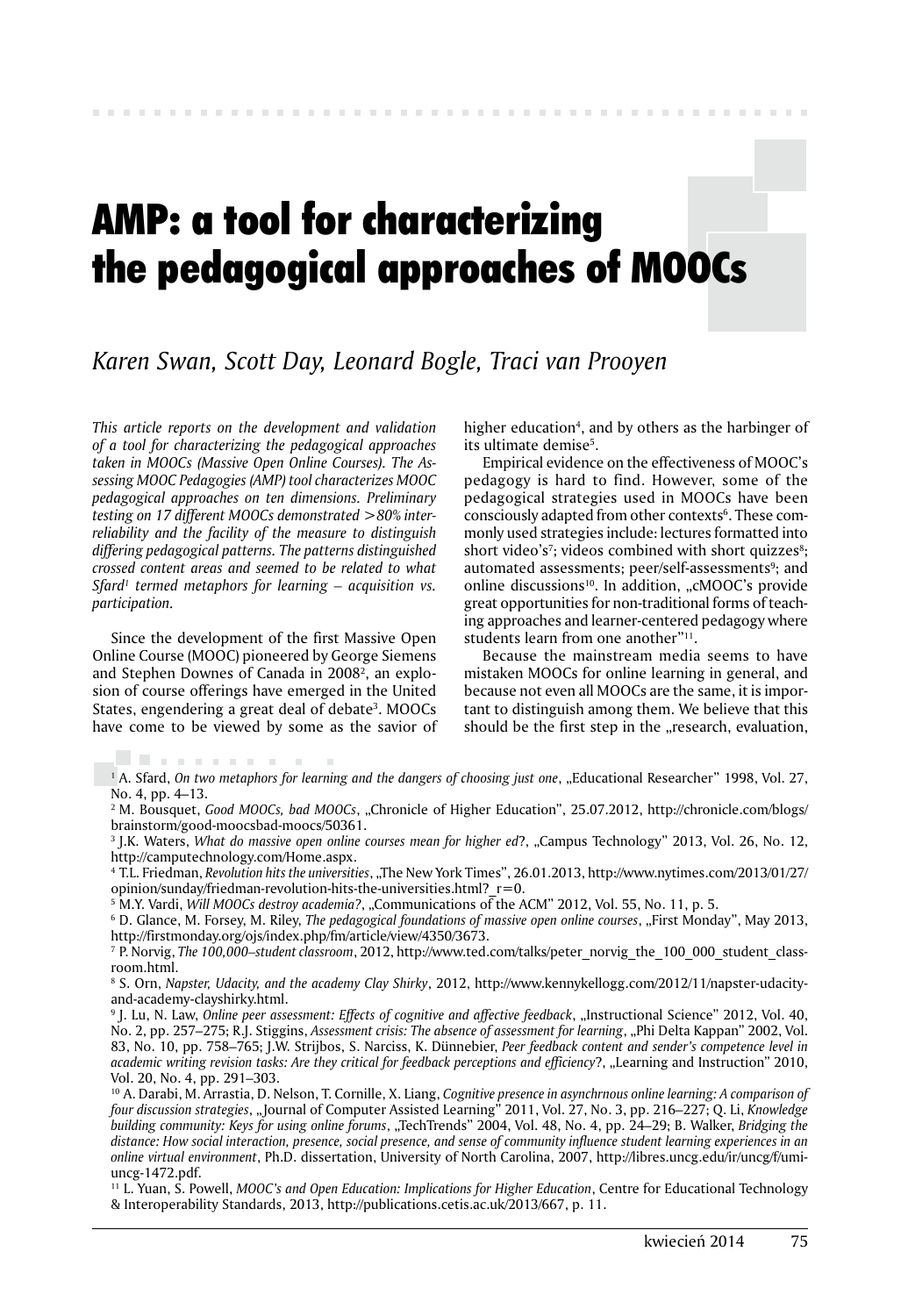and assessment of learning" in MOOCs for which Reeves and Hedberg argue<sup>12</sup>. Even though it may be, as Romiszowski<sup>13</sup> notes, that most MOOCs have not been designed to take advantage of the affordances of sophisticated instructional designs or advances in learning technologies, we agree with Reeves and Hedberg that we should begin by investigating their designs for learning.

In this paper we describe the development of an instrument that characterizes the pedagogical approaches taken by individual MOOCs along ten dimensions. Hopefully, the instrument which we are calling AMP (Assessing MOOC Pedagogies), will allow us to categorize MOOCs by their learning designs. Much has been written about MOOCs, pro and con, but little has been done to empirically review the pedagogical approaches actually taken by specific MOOCs. It should be noted that our goal is to characterize, not evaluate, MOOC pedagogies. Hopefully, once a tool for describing these pedagogies is designed and tested, empirical evidence can distinguish between more and less effective pedagogies.

# Context

The development of the AMP tool began with work done by the American Council on Education's College Credit Recommendation Service (ACE CREDIT) to review MOOCs for college credit. The project was funded by the Gates Foundation, and in 2013 ACE CREDIT approved 13 MOOCs for college credit. These included: *College Algebra, BioElectricity, Genetics, Pre-Calculus*, and *Single Variable Calculus* from Coursera; *Introduction to Artificial Intelligence, Introduction to Computer Science, Introduction to Physics, Introduction to Statistics, Introduction to Parallel Programming, 3-D Modeling* and *HTML 5 Game Development* from Udacity; and *Circuits and Electronics* from EdX. In general, ACE CREDIT has created exams to test content learning for each of the MOOCs it has approved – ACE CREDIT exams can be taken for \$150.00 thus reducing the costs for college credit considerably.

While ACE reviewed MOOCs for content coverage, they subcontracted with the UIS team to develop a tool to categorize the pedagogical approaches taken by the same MOOCs. The research reported in this article deals with the development and validation of that tool and preliminary findings concerning its applicability to reviewing the original 13 ACE approved MOOCs, as well as four non-STEM Coursera MOOCs chosen for convenience and comparison.

# The AMP Tool

. . . . . . .

The focus of AMP (Assessing MOOC Pedagogies) instrument is on characterizing the pedagogies em-

ployed in MOOCs. It is based on a similar tool developed by Thomas Reeves for describing the pedagogical dimensions of computer-based instruction. Reeves wrote, "Pedagogical dimensions are concerned with those aspects of design and implementation […] that directly affect learning"<sup>14</sup>. His original CBI tool thus included 14 dimensions focused on aspects of design and implementation that had been shown to directly affect learning. Reviewers were asked to characterize where a particular CBI application fell on a one to ten scale for each dimension.

In adapting Reeve's tool, the UIS team retained six of the dimensions – epistemology, role of the teacher, experiential validity (renamed "focus of activities"), cooperative learning, accommodation of individual differences, and user role – albeit adapting these to the MOOC context. They also added four dimensions that seemed important – structure, approach to content, feedback, and activities/assessment. The scale for each dimension was also reduced from ten to five after this was found to result in much better inter-rater reliability. Indeed, we iteratively revised the AMP tool through testing its efficacy to provide consistent reviews. Besides changing the scale, we also developed specific criteria for many of the dimensions. These dimensions are described below:

# Epistemology  $(1=$ objectivist/5=constructivist)

Objectivists believe that knowledge exists separately from knowing; while constructivists believe that knowledge is "constructed" in the minds of individuals. This leads to differences in pedagogical approaches – instructionists focus on instruction and instructional materials, and absolute goals, whereas constructivists focus on learning and the integration of learners' goals, experiences, and abilities into their learning experiences. Crudely characatured, instructionists see minds as vessels to be filled with "instruction" and what matters is that the instruction is very carefully designed and sequenced; evidence for objectivist approach include a focus on instruction, instructional materials and absolute goals with very carefully designed and sequenced instruction. Constructivists, on the other hand are focused on the design of rich "learning environments" which support discovery learning; evidence for constructivist approaches include a focus on learning and the integration of learners' goals, experiences, and abilities into their learning experiences.

# Role of the teacher  $(1=$  teacher centered/5  $=$  student centered)

Teacher-centered teaching and learning is what it sounds like – focused on what the teacher (or the teaching materials) does; whereas student-centered teaching and learning is focused on what the students

<sup>&</sup>lt;sup>12</sup> T.C. Reeves, J.G. Hedberg, *MOOCs: Let's get REAL*, "Educational Technology" 2014, Vol. 54, No. 1, pp. 3-8.

<sup>&</sup>lt;sup>13</sup> A.J. Romiszowki, *What's really new about MOOCs?*, "Educational Technology" 2013, Vol. 53, No. 4, pp. 48–51. 14 T. Reeves, *Evaluating what really matters in computer-based education*, 1996, http://www.eduworks.com/Documents/ Workshops/EdMedia1998/docs/reeves.html#ref10, p. 1.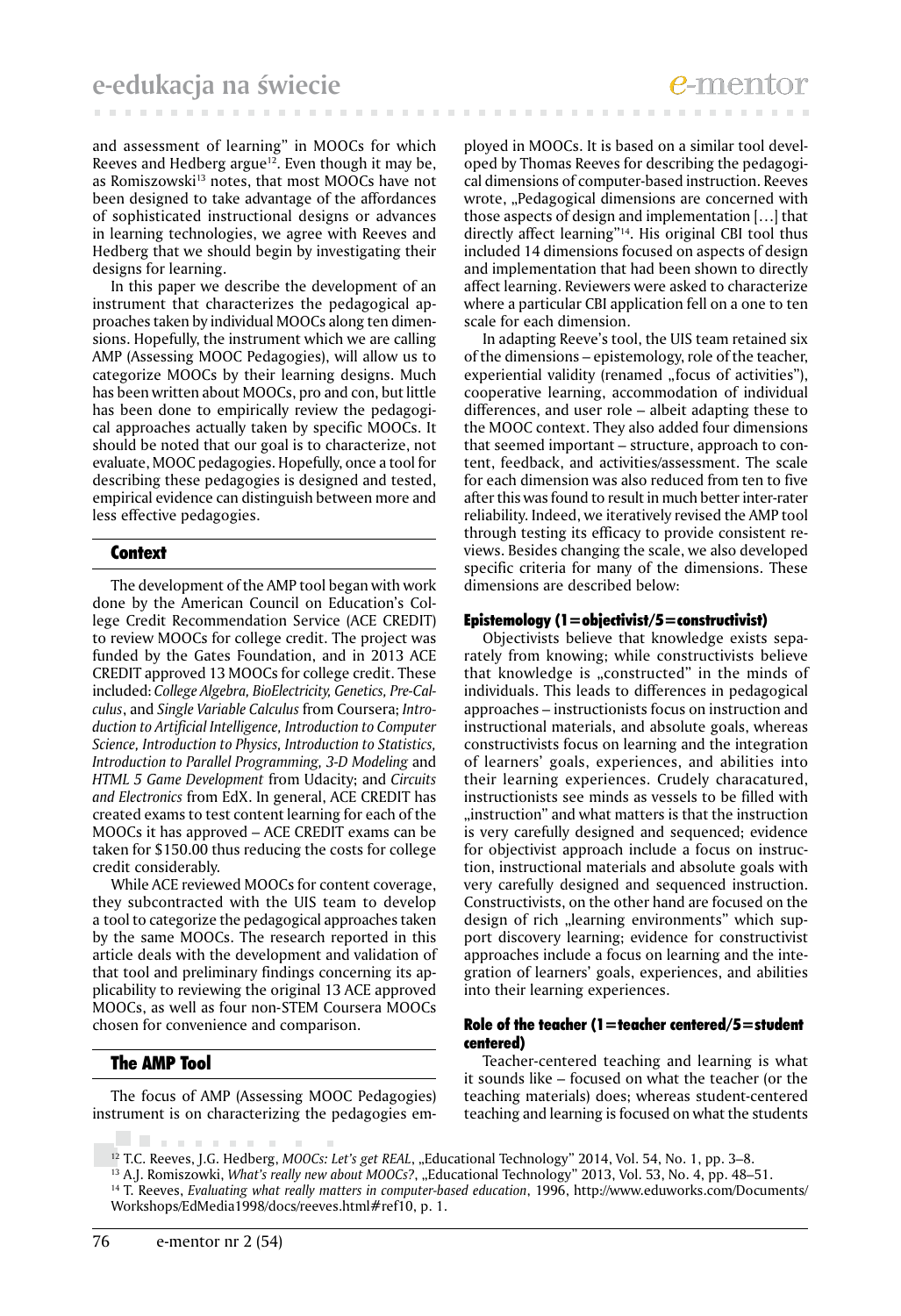do. Directions for this dimension give four criteria for teacher-centeredness – one size fits all, deadlines are set and firm, automated grading with little or no human response, one-way communication from instructor – and suggest that a rating of  $1=$  all criteria met; 2=3/4 criteria met, 3=2/4 criteria met; 4=1/4 criteria met;  $5 = no$  criteria met. Other indicators of student-centeredness (5) include: choice in ways of indicating acquistion of knowledge; self-paced, generative assessments robust discussion boards that are responded to or graded (valued).

#### Focus of activities  $(1=$  convergent $/5=$  divergent)

Convergent learning is learning that "converges" on a single correct answer. A lot of activities in the STEM disciplines are of this sort. In contrast, a lot of activities in the humanities emphasize divergent learning, in which learners explore, and defend, what Judith Langer called a "horizon of possibilities". The focus of activities is rated convergent (1) if all answers are either right or wrong and there are no alternatives; and 2 if there is more than one path to single right answer. The focus of activities is rated divergent (5) if most questions can be answered multiple ways; and 4 if a majority of questions suggest multiple correct answers. A rating of 3 indicates a balance between convergent and divergent activities.

# Structure (1=less structured/5=more structured)

The structure dimension describes the level and clarity of structure in the MOOC. Four criteria are provided that indicate more structure: clear directions, transparent navigation, consistent organizations of the units, and consistent organization of the presentation of the material from unit to unit. A less structured MOOC (1) would exhibit none of these characteristics, while it would be assigned a 2 for 1/4 charactersistics, a 3 for 2/4 characteristics, a 4 for 3/4 characteristics, and be deemed very structured (5) if all 4 characteristics were found.

# Approach to content  $(1=$  concrete/5  $=$  abstract)

The ratings for this pedagogical dimension are not intended to reflect whether the subject matter is abstract or concrete; rather, it examines whether the material is presented in an abstract or concrete way. Concrete presentations (1) would include giving examples of how this subject relates to or is used in the real world or in everyday life and corresponding activities or assessments that ask student to apply general concept to specific situation. Abstract presentations (5) are given seemingly the belief that the material is self-explanatory (i.e., a mathematical formula is presented with the assumption that by its mere presentation the student will understand the values rather than supporting the formula with examples that show how it relates to the real world. Presentations that fall in the middle (3) might include those in which concrete analogies are used to make abstract ideas more understandable.

## Feedback (1=infrequent, unclear/5=frequent, constructive)

In online learning, feedback from the instructor and/or peers takes on an expanded role because it represents a major area of communication and interaction around course concepts. Feedback can however come from the program itself as well as from instructors and peers. This dimension is also about the usefulness of the feedback provided, and four criteria are provided to judge this. These include whether or not the feedback is: immediate, clear (right answer but no explanation), constructive (explanation), personal (something that directly address what the student did). The MOOC is rated a 5 on this dimension if all 4 criteria are present, a 4 if 3/4 criteria are identified, a 3 if 2/4 criteria are found, a 2 if there is only 1 criterion present, and a 1 if none of the criteria are in evidence.

# Cooperative learning  $(1=$  unsupported/5  $=$  integral)

This dimension examines the extent of cooperative learning in the MOOC. The criteria for this dimension include: meetups/discussion boards are encouraged, cooperative learning is employed as a teaching strategy, assessment of collaborative work is evident and/or valued, group activities are a main part of the course. If all four criteria are met, 5 points are given. If none of the criteria are met the rating would be a 1. If 1 criterion is met, a 2 is assigned, if 2 criteria are met a 3 is assigned, and so on.

#### Accomodation of individual differences (1=unsupported/5=multifaceted)

Although it might be assumed that MOOCs would be accommodating to individual differences among learners, this is not always the case. Some MOOCs make very little, if any, provision for individual differences whereas others are designed to accommodate a wide range of individual differences including personalistic, affective, and physiological factors (Ackerman, Sternberg, and Glaser, 1989). A rating of multifaceted (5) on this dimension would indicate all four of the following criteria are met: self-directed learning, verbal and written presentations by instructor, opportunities for students to present answers to material in variety of ways, and universal design. If none of the criteria are met the rating would  $= 1$ . If 1 criterion is met, the rating will be a 2, and so on.

# Activities/Assignments (1 = artificial/5 = authentic)

Brown, Collins, and Duguid (1989) argued that knowledge, and hence learning, is situated in the context in which it is developed, and that instructional activities and assessments should therefore be situated in real world activities and problems. They call such activities and assessments "authentic" and contrast them with typical school activities which they deem artificial because they are contrived. Evidence of artificial approaches (1) are activities and assessments which ask for declarative knowledge, formulas, rules, or definitions. Evidence of authentic approaches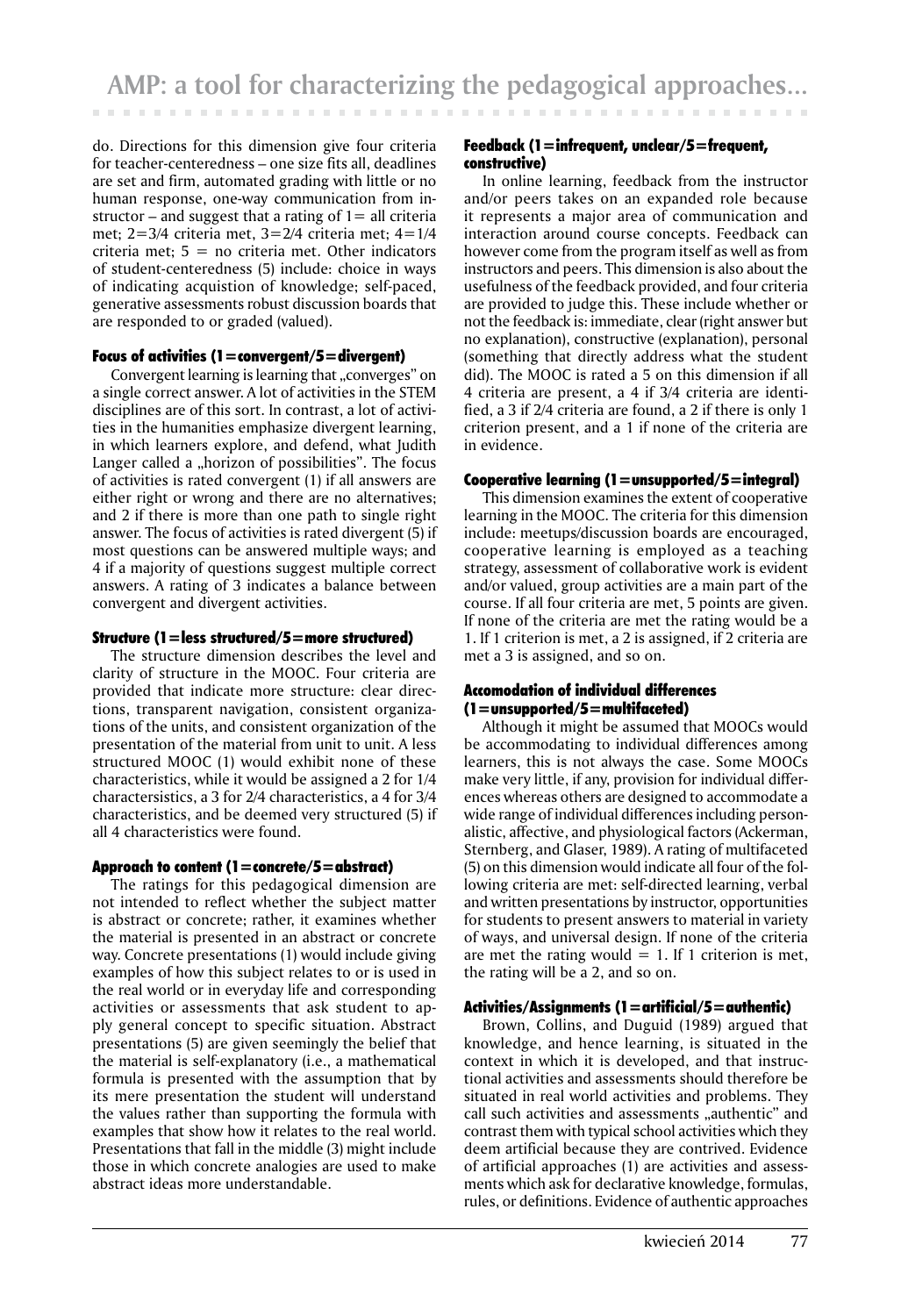(5) include presentations with authentic examples that the instructor works through for the students, activities and assesments that regularly involve real world problems. MOOCs in which instructor presentations include real world examples that the instructor works through for students and/or some activities and assessments involve real world problems would be rated a 3.

## User role (1=passive/5=generative)

Hannafin (1992) identified what he saw as an important distinction of learning environments. He maintained that some learning environments are primarily intended to enable learners to "access various representations of content". He labels these "mathemagenic" environments but we will call them passive because that seems more understandable. Other learning environments, called "generative" by Hannafin, engage learners in the process of creating, elaborating or representing knowledge themselves. On this dimension the user role is deemed passive (1) when the learner role is primarily to access various instructor presentation and other course materials and generative (5) when the learner role is primarily to generate content. In the context of MOOCS, support for meet-ups and other study groups is seen as placing the MOOC in the middle on this dimension (3).

The AMP tool includes fields for identifying the MOOC title, instructor(s), platform/university offering the course, subject area, level/prerequisites, length, and time required. Reviewers are also asked to provide a general description of the MOOC and to describe its use of media and the types of assessment used in it. Examples of completed MOOC reviews are provided in Appendices A, B, and C.

# Methodology

After initial revisions of the AMP instrument (which included reducing the scales from 10 to 5 points and adding criteria to some dimensions to make distinguishing ratings easier), four reviewers independently reviewed these first thirteen MOOCs they were given, and then met to see if they could come to consensus on their ratings. Initial inter-rater reliability across measures was >80% on all MOOCs but this was increased to 100% through consensus as reviewers met and went over their decisions. The MOOC review process is described in the following section.

# MOOC Reviews

Thus far researchers in the AMP group have reviewed nine Coursera, seven Udacity and one EdX MOOC. They began with thirteen MOOCs that were approved for credit by the American Council on Education. These courses included: *College Algebra, BioElectricity, Genetics, Pre-Calculus*, and *Single Variable* 

*Calculus* from Coursera; *Introduction to Artificial Intelligence, Introduction to Computer Science, Introduction to Physics, Introduction to Statistics, Introduction to Parallel Programming, 3-D Modeling* and *HTML 5 Game Development* from Udacity; and *Circuits and Electronics* from EdX. It is important to note that all of these courses involve STEM (science, technology, engineering, mathematics) disciplines.

Ratings for each set of these first courses were quite similar. Table 1 gives the average ratings for these initially evaluated courses by platform, between which there were some slight, but clear, differences. Interestingly, while Coursera MOOCs followed a format that resembles the traditional lecture/text – testing routine spread over multiple weeks with hard deadlines of traditional university courses, Udacity courses all followed a format that resembles nothing so much as the programmed learning approach developed by B.F. Skinner<sup>15</sup>. Udacity courses accordingly tended to fall slightly more in the middle of the ratings than Coursera courses (see Figure 1). Only one course, Circuits, was available for review from EdX (Figure 1) so not much can be inferred about that platform, but Circuits was very much like the Coursera courses in both obvious format and pedagogical ratings.

|  |  |  |  |  |  |  | Table 1. Average ratings for STEM courses across platforms |
|--|--|--|--|--|--|--|------------------------------------------------------------|
|--|--|--|--|--|--|--|------------------------------------------------------------|

|                        | <b>COURSERA</b> | <b>UDACITY</b> | <b>EDX</b> |
|------------------------|-----------------|----------------|------------|
| epistemology           | 1.0             | 2.4            | 1.0        |
| role of teacher        | 1.4             | 2.0            | 1.0        |
| focus of activities    | 1.0             | 1.9            | 1.0        |
| structure              | 5.0             | 4.9            | 5.0        |
| approach to content    | 3.6             | 3.0            | 4.0        |
| feedback               | 2.0             | 4.3            | 3.0        |
| cooperative learning   | 2.8             | 2.1            | 2.0        |
| accommodation of       |                 |                | 2.0        |
| individual differences | 2.6             | 3.0            |            |
| activities/assessment  | 2.6             | 3.3            | 1.0        |
| user role              | 3.0             | 3.1            | 2.0        |

Source: own study.

The Coursera courses approved for ACE credit, as well as EdX's Circuits, tended to be objectivist, teacher-centered, convergent, highly structured, more abstract than concrete, with minimal feedback. The courses tended to fall somewhere in the middle between supporting and not supporting cooperative learning, accommodating and not accommodating individual differences, artificial and authentic activities/assessment, and passive and active user roles.

Udacity courses tended to be neither objectivist nor constructivist, slightly less teacher-centered and convergent than Coursera courses, highly structured, halfway between abstract and concrete, with immediate, clear, and constructive. They also tended not to support cooperative learning, but because of their

15 J.G. Holland, B.F. Skinner, *The analysis of behavior: A program for self-instruction*, McGraw-Hill, New York 1961.

. . . . . . . . .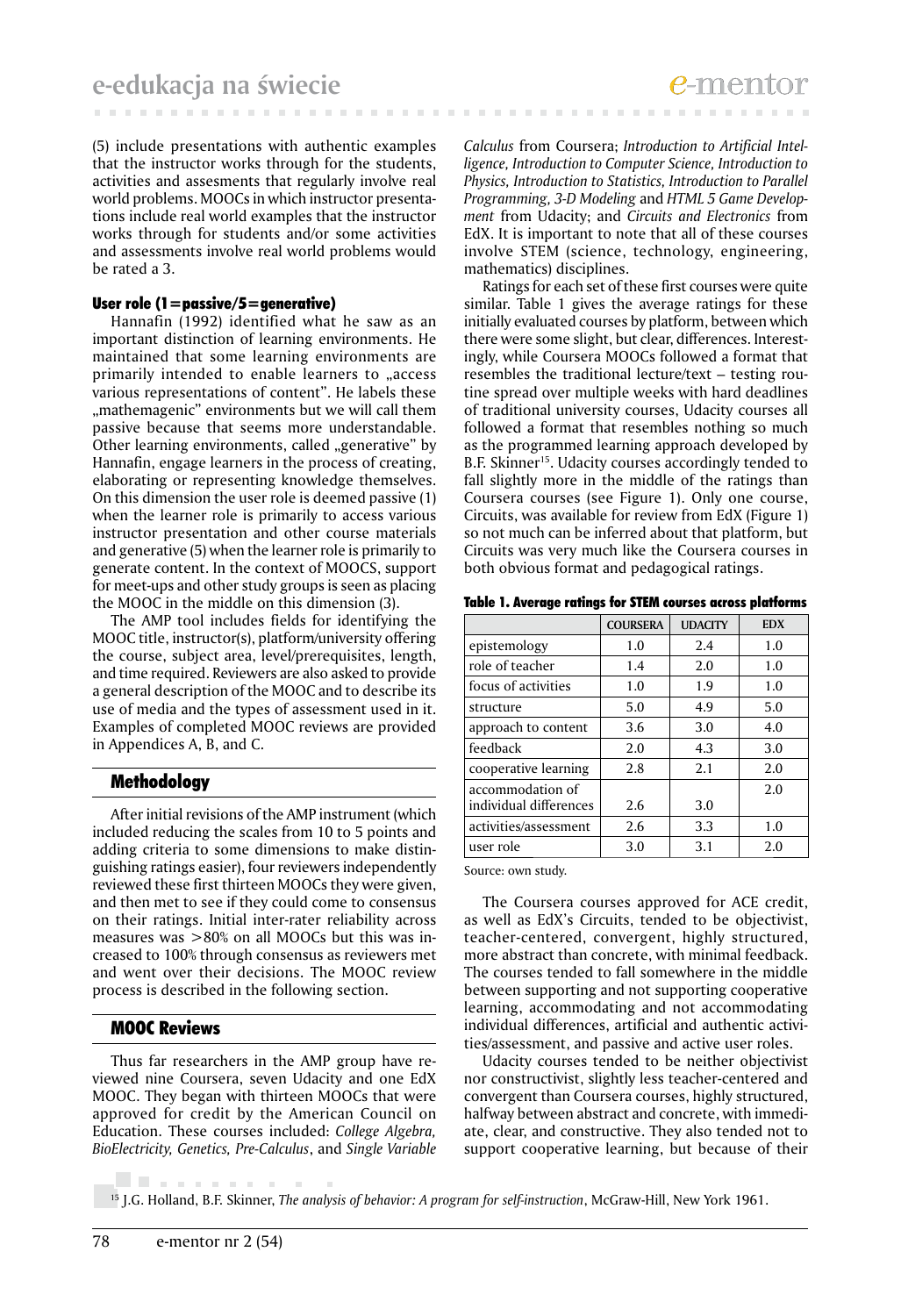|                                   | pedagogical category                       |                          |                |                | ratings |                |    |                             |
|-----------------------------------|--------------------------------------------|--------------------------|----------------|----------------|---------|----------------|----|-----------------------------|
| Coursera                          | epistemology                               | (objectivist)            | $\mathfrak{p}$ | 2              | 3       | 4              | 5  | (constructivist)            |
| <b>Circuits</b><br><b>Udacity</b> | role of teacher                            | (teacher-<br>centered)   |                |                | 3       | 4              | 5  | (student-centered)          |
|                                   | focus of activities                        | (convergent)             | ┶              | $\Omega$       | 3       | 4              | 5  | (divergent)                 |
|                                   | structure                                  | (less structure)         | 1              | $\overline{2}$ | 3       | $\overline{4}$ | ≥5 | (more structure)            |
|                                   | approach to content                        | (concrete)               | 1              | $\overline{2}$ |         |                | 5  | (abstract)                  |
|                                   | feedback                                   | (infrequent,<br>unclear) | 1              |                |         | Δ              | 5  | (frequent,<br>constructive) |
|                                   | cooperative learning                       | (unsupported)            | 1              | $\overline{2}$ | 3       | 4              | 5  | (integral)                  |
|                                   | accommodation of individual<br>differences | (unsupported)            | 1              | $\overline{2}$ | 3       | 4              | 5  | (multifaceted)              |
|                                   | activities/assessment                      | (artificial)             | 1              | $\overline{2}$ | 3       | 4              | 5  | (authentic)                 |
|                                   | user role                                  | (passive)                | 1              | $\overline{2}$ | .ვ      | 4              | 5  | (generative)                |

#### Figure 1. Comparison of ratings for STEM courses across platforms

Source: own study.

self-directed approach were quite accommodating of individual differences. Udacity also made an effort to develop authentic activities, and perhaps because of the large number of computer science courses supported a more generative than the ACE-approved courses from Coursera and EdX.

Because all of the ACE for credit MOOCs were in the STEM disciplines, we decided to look at some MOOCs in non-STEM areas. We thus looked at four Coursera courses in non-STEM subjects. These included: *Art and Inquiry, Comics, Jazz Improv*, and *the Music of the Beatles*. Interestingly, *the Music of the Beatles*' ratings were very similar to those of the Coursera STEM MOOCs. The ratings for the other three non-STEM MOOCs however were quite different from the STEM MOOCs. Table 2 compares ratings for the Coursera STEM courses and the Coursera non-STEM courses with and without *the Music of the Beatles*. Figure 2 graphically compares ratings for Coursera STEM MOOCs, for the Music of the Beatles, and for Coursera non-STEM MOOCs.

#### Table 2. Average ratings for STEM vs non-STEM courses

|                                               | <b>COURSERA</b><br><b>STEM</b> | <b>COURSERA</b><br><b>NON-STEM</b> | NON-<br><b>STEM W/O</b><br><b>BEATLES</b> |
|-----------------------------------------------|--------------------------------|------------------------------------|-------------------------------------------|
| epistemology                                  | 1.0                            | 3.8                                | 4.7                                       |
| role of teacher                               | 1.4                            | 2.5                                | 3.0                                       |
| focus of activities                           | 1.0                            | 3.5                                | 4.3                                       |
| structure                                     | 5.0                            | 3.8                                | 3.3                                       |
| approach to<br>content                        | 3.6                            | 2.5                                | 2.7                                       |
| feedback                                      | 2.0                            | 3.0                                | 3.3                                       |
| cooperative learning                          | 2.8                            | 2.8                                | 3.0                                       |
| accommodation<br>of individual<br>differences | 2.6                            | 3.0                                | 3.3                                       |
| activities/assessment                         | 2.6                            | 3.8                                | 4.7                                       |
| user role                                     | 3.0                            | 3.8                                | 4.3                                       |

Source: own study.

|                            | pedagogical category                       |                          |              |                | ratings |   |   |                             |
|----------------------------|--------------------------------------------|--------------------------|--------------|----------------|---------|---|---|-----------------------------|
| <b>STEM</b>                | epistemology                               | (objectivist)            | $\mathbf{A}$ | 2              | 3       | 4 | 5 | (constructivist)            |
| <b>Beatles</b><br>non-STEM | role of teacher                            | (teacher-<br>centered)   |              | $\overline{2}$ |         | 4 | 5 | (student-centered)          |
|                            | focus of activities                        | (convergent)             | s            | $\Omega$       | 3       |   | 5 | (divergent)                 |
|                            | structure                                  | (less structure)         | 1            | $\overline{2}$ | o       |   | 5 | (more structure)            |
|                            | approach to content                        | (concrete)               | 1            |                | 3       | 4 | 5 | (abstract)                  |
|                            | feedback                                   | (infrequent,<br>unclear) | 1            |                | 3       | 4 | 5 | (frequent,<br>constructive) |
|                            | cooperative learning                       | (unsupported)            | 1            |                |         | 4 | 5 | (integral)                  |
|                            | accommodation of individual<br>differences | (unsupported)            | 1            |                | 3       | 4 | 5 | (multifaceted)              |
|                            | activities/assessment                      | (artificial)             | 1            | $\overline{2}$ | 3       | 4 | 5 | (authentic)                 |
|                            | user role                                  | (passive)                | 1            | 2              | з       | 4 | 5 | (generative)                |

#### Figure 2. Comparison of STEM vs non-STEM courses

Source: own study.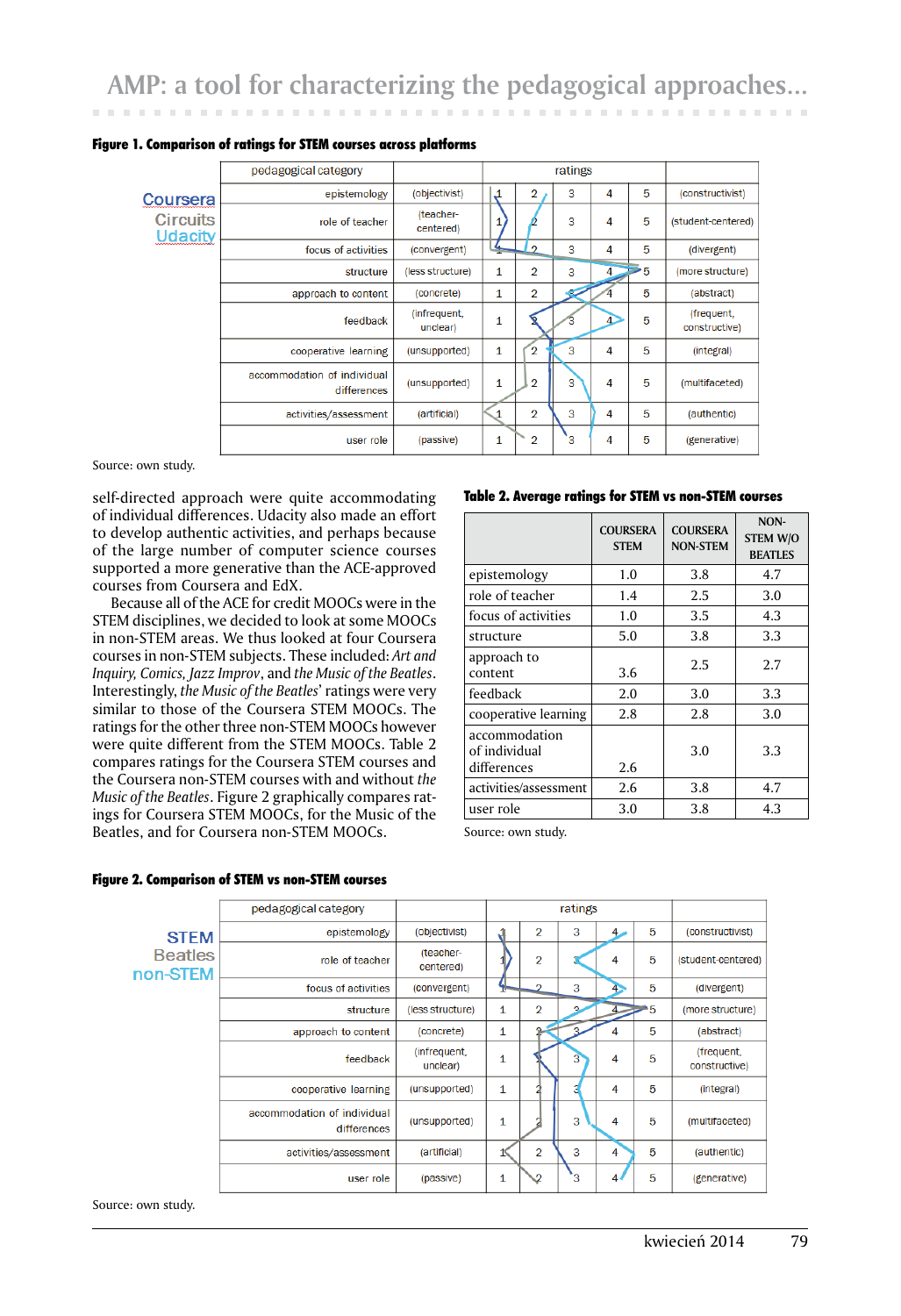With the exception of *The Music of the Beatles*, the non-STEM Coursera courses tended to be constructivist, more student centered and divergent, but less structured than their STEM counterparts. Although similar in their approach content, the non-STEM courses had more personal and a greater variety of feedback, were more supportive of cooperative learning, were more accommodating of individual assessment choices, hence more authentic and so supported a considerably more engaged user role.

# Discussion

The comparison of STEM and non-STEM MOOCs, and the way the Beatles course seems to fit with the STEM and not the non-STEM MOOCs leads to the revelation of two distinct patterns of pedagogical approaches that can be identified among MOOCs. These seem to relate to what Anna Sfard<sup>16</sup> identified as two metaphors for learning – the acquisition metaphor and the participation metaphor. In the acquisition metaphor, learning is seen as acquiring knowledge from outside the individual. In the participation metaphor, individuals collaboratively construct knowledge. Thus the two patterns identified in our preliminary research are most divergent in terms of epistemology, with other dimensions that follow from epistemology such as focus of activities, activities and assessments, and the role of the teacher and student.

Our ongoing work with the AMP tool suggests that, in its present form, it can be used to distinguish among MOOC pedagogical approaches, and that it can do so with good consistency among raters. Indeed, inter-rater reliability has only improved over time even as we have sought out different sorts of MOOCs to review. Future work should test whether others can use it with similar consistency.

Our preliminary MOOC reviews, while finding some differences between the major platforms and between disciplinary areas found that most of the courses we reviewed merely replicated traditional college teaching in a virtual format. We expect that MOOCs will become more sophisticated, however, as they evolve. Future work will explore such potential evolution as well as more courses and differing platforms.

The Udacity MOOCs we investigated did have an interesting technological interface that was similar to B.F. Skinner's programmed instruction<sup>17</sup>. Udacity MOOCs forced users to test their understanding before moving on and had no forced due dates which supported selfdirected learning. However, the Udacity interface was not as sophisticated as most of the computer-assisted instructional programs developed in the 1980s and 1990s<sup>18</sup>, nor similarly grounded in the learning sciences. Udacity's founder, Sebastian Thrun, has recently announced that the company is rethinking its approaches after a very public setback in a partnership with San Jose State<sup>19</sup>. Udacity will be worth watching.

Indeed, MOOCs developed by other groups will also be worth watching, especially those designated cMOOCs. Future research will try to use the AMP tool to summarize the pedagogical approaches of such offerings. More importantly, future research will seek to characterize classes of MOOC pedagogies and to

| epistemology      | (objectivist)            |              | $\overline{2}$ | 3 |   | 5 | (constructivist)            |
|-------------------|--------------------------|--------------|----------------|---|---|---|-----------------------------|
| role of teacher   | (teacher-centered)       |              | $\overline{2}$ |   |   | 5 | (student<br>centered)       |
| focus of activit. | (convergent)             |              |                | 3 |   | 5 | (divergent)                 |
| structure         | (less structure)         | $\mathbf{1}$ | $\overline{2}$ |   |   | 5 | (more structure)            |
| apr to content    | acquisition              |              |                |   | 4 | 5 | (abstract)                  |
| feedback          | (infrequent,<br>unclear) | 1            |                | 3 | 4 | 5 | (frequent,<br>constructive) |
| coop. learning    | (unsupported)            | 1            | $\overline{2}$ |   | 4 | 5 | (integral)                  |
| indiv. diffs.     | (unsupported)            | $\mathbf{1}$ | $\overline{2}$ |   |   |   | participationted)           |
| activ/assess      | <i>(artificial)</i>      | 1            | $\overline{2}$ | 3 |   | 5 | (authentic)                 |
| user role         | (passive)                | 1            | $\overline{2}$ |   |   | 5 | (generative)                |

Figure 3. Patterns in Pedagogical Approaches found in MOOCs

Source: own study.

. . . . . . . . .

<sup>16</sup> A. Sfard, op.cit.

<sup>17</sup> J.G. Holland, B.F. Skinner, op.cit.

<sup>&</sup>lt;sup>18</sup> K. Swan, M. Mitrani, *The changing nature of teaching and learning in computer-based classrooms*, "Journal of Research on Computing in Education" 1993, Vol. 26, No. 1, pp. 40–54.

<sup>&</sup>lt;sup>19</sup> T. Levin, *After setbacks, online courses are rethought*, "The New York Times", 10.12.2013, http://www.nytimes. com/2013/12/11/us/after-setbacks-online-courses-are-rethought.html.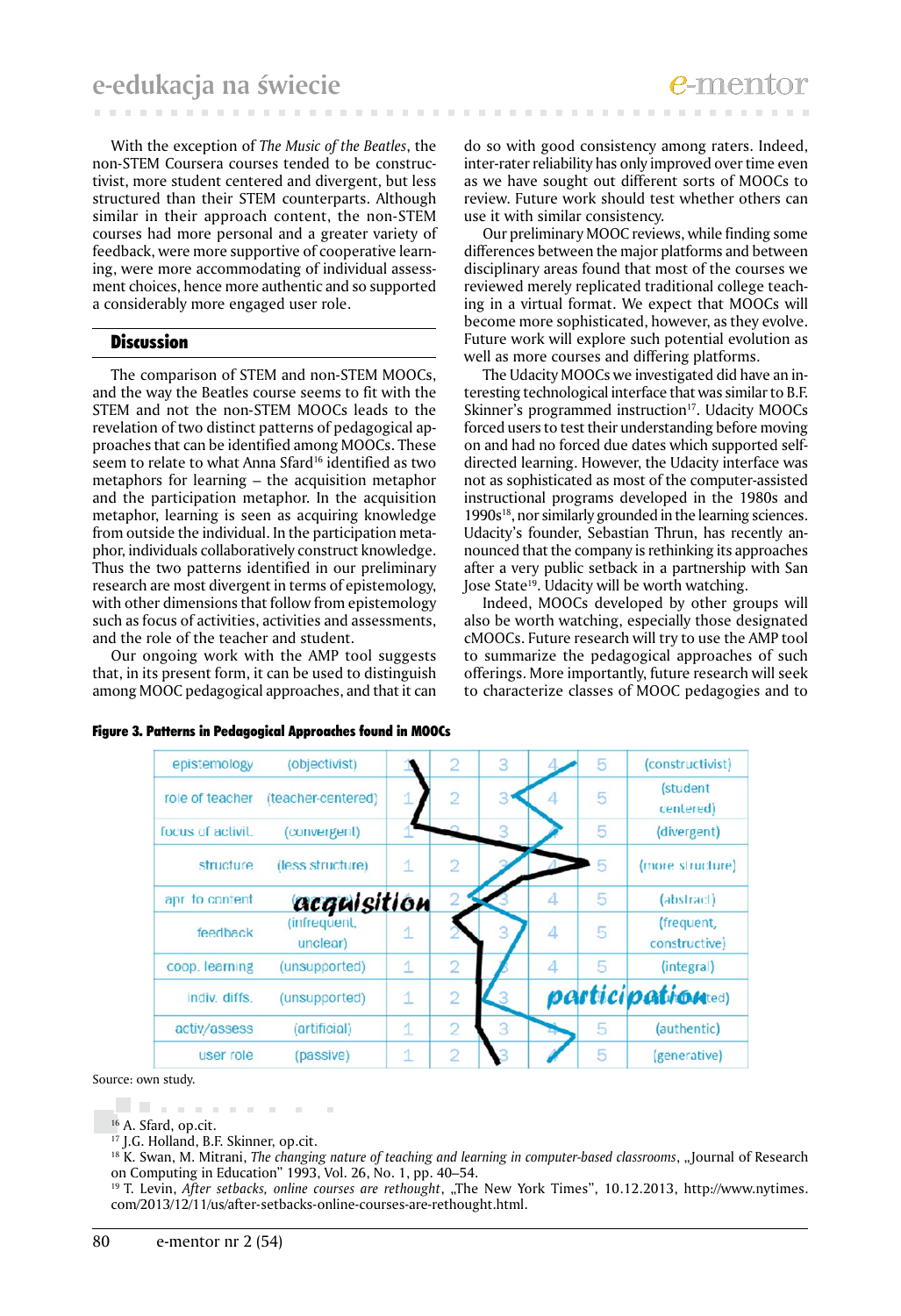link these to retention and student learning, perhaps within categories of both subject areas and learners.

The rapid growth of MOOCs has presented a pedagogical and design challenge that needs to be addressed as these courses continue to be developed at an expanding rate. The need to identify course designs that address student needs and increase student retention without overwhelming instructors is important. Our research is a first step in this direction.

# References

M. Bousquet, *Good MOOCs*, *bad MOOCs*, "Chronicle of Higher Education", 25.07.2012, http://chronicle.com/ blogs/brainstorm/good-moocsbad-moocs/50361.

*Coursera hits 1 million students across 196 countries*, http://blog.coursera.org/post/29062736760/coursera-hits-1-millionstudents-scross-196-countries.

A. Darabi, M. Arrastia, D. Nelson, T. Cornille, X. Liang, *Cognitive presence in asynchrnous online learning: A comparison of four discussion strategies*, "Journal of Computer Assisted Learning" 2011, Vol. 27, No. 3, pp. 216–227.

T.L. Friedman, *Revolution hits the universities*, "The New York Times", 26.01.2013, http://www.nytimes. com/2013/01/27/opinion/sunday/friedman-revolutionhits-the-universities.html?  $r=0$ .

D. Glance, M. Forsey, M. Riley, *The pedagogical founda*tions of massive open online courses, "First Monday", May 2013, http://firstmonday.org/ojs/index.php/fm/article/ view/4350/3673.

J.G. Holland, B.F. Skinner, *The analysis of behavior: A program for self-instruction*, McGraw-Hill, New York 1961.

T. Levin, *After setbacks, online courses are rethought*, "The New York Times", 10.12.2013, http://www.nytimes. com/2013/12/11/us/after-setbacks-online-courses-arerethought.html.

Q. Li, *Knowledge building community: Keys for using online forums*, "TechTrends" 2004, Vol. 48, No. 4, pp. 24-29.

J. Lu, N. Law, *Online peer assessment: Effects of cognitive*  and affective feedback, "Instructional Science" 2012, Vol. 40, No. 2, pp. 257–275.

K. Masterson, *Giving MOOCs some credit*, 2013, http:// www.acenet.edu/the-presidency/columns-and-features/ Pages/Giving-MOOCs-Some-Credit.aspx.

P. Norvig, *The 100,000–student classroom*, 2012, http:// www.ted.com/talks/peter\_norvig\_the\_100\_000\_student\_classroom.html.

S. Orn, *Napster, Udacity, and the academy Clay Shirky*, 2012, http://www.kennykellogg.com/2012/11/napsterudacity-and-academy-clayshirky.html.

T. Reeves, *Evaluating what really matters in computer-based education*, 1996, http://www.eduworks. com/Documents/Workshops/EdMedia1998/docs/reeves. html#ref10.

T.C. Reeves, J.G. Hedberg, *MOOCs: Let's get REAL*, "Educational Technology" 2014, Vol. 54, No. 1, pp. 3–8.

A.J. Romiszowki, *What's really new about MOOCs?*, "Educational Technology" 2013, Vol. 53, No. 4, pp. 48–51.

A. Sfard, *On two metaphors for learning and the dangers*  of choosing just one, "Educational Researcher" 1998, Vol. 27, No. 4, pp. 4–13.

R.J. Stiggins, *Assessment crisis: The absence of assessment*  for learning, "Phi Delta Kappan" 2002, Vol. 83, No. 10, pp. 758–765.

J.W. Strijbos, S. Narciss, K. Dünnebier, *Peer feedback content and sender's competence level in academic writing revision tasks: Are they critical for feedback perceptions and efficiency*?, "Learning and Instruction" 2010, Vol. 20, No. 4, pp. 291–303.

K. Swan, M. Mitrani, *The changing nature of teaching and learning in computer-based classrooms*, "Journal of Research on Computing in Education" 1993, Vol. 26, No. 1, pp. 40–54.

M.Y. Vardi, *Will MOOCs destroy academia?*, "Communications of the ACM" 2012, Vol. 55, No. 11, p. 5.

B. Walker, *Bridging the distance: How social interaction, presence, social presence, and sense of community influence student learning experiences in an online virtual environment*, Ph.D. dissertation, University of North Carolina, 2007, http://libres.uncg.edu/ir/uncg/f/umi-uncg-1472. pdf.

J.K. Waters, *What do massive open online courses mean for higher ed*?, "Campus Technology" 2013, Vol. 26, No. 12, http://camputechnology.com/Home.aspx.

L. Yuan, S. Powell, *MOOC's and Open Education: Implications for Higher Education*, Centre for Educational Technology & Interoperability Standards, 2013, http://publications. cetis.ac.uk/2013/667.

# Appendix A

#### **INTRODUCTION TO ARTIFICIAL INTELLIGENCE** Sample Review

| instructor(s): | Sebastian Thrun & Peter Norvig                                                                                         |
|----------------|------------------------------------------------------------------------------------------------------------------------|
| offered by:    | Udacity/Stanford University                                                                                            |
| subject area:  | <b>Computer Science</b>                                                                                                |
|                | level/pre-requisites: Listed as Intermediate: Some of the topics in Introduction to Artificial Intelligence will build |
|                | on probability theory and linear algebra. You should have understanding of probability theory                          |
|                | comparable to that at our ST101: Introduction to Statistics class.                                                     |
| dates/length:  | 10 Weeks but self-paced                                                                                                |
|                | time/week required: 10 Weeks but self-paced                                                                            |

#### **COURSE DESCRIPTION**

The objective of this class is to teach the student about modern AI. You will learn about the basic techniques and tricks of the trade. We also aspire to excite you about the field of AI. By the end you will understand the basics of Artificial Intelligence which includes machine learning, probabilistic reasoning, game theory, robotics, and natural language processing.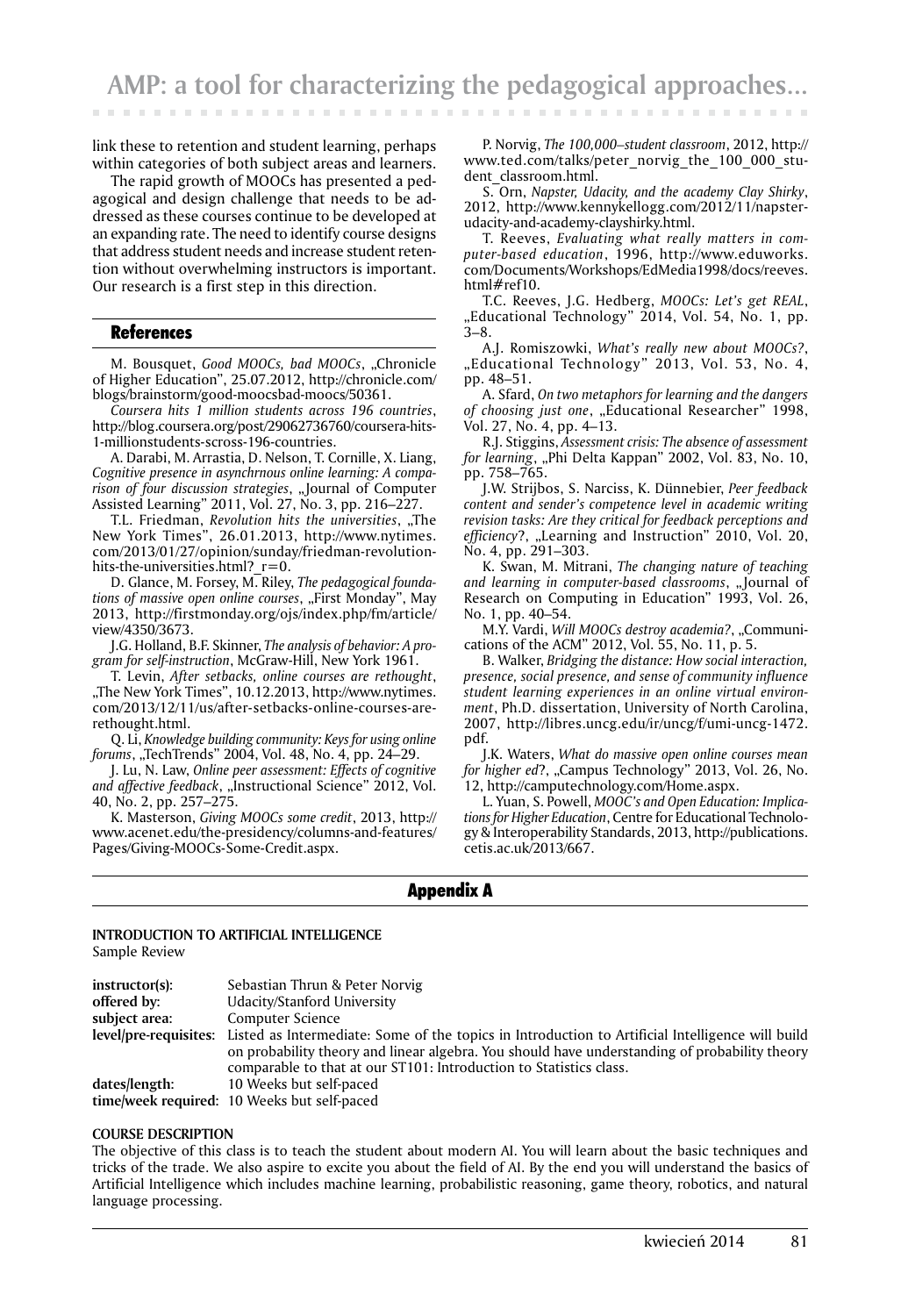#### **USE OF MEDIA**

The media used is video of basically paper and pencil with a voice-over but like the other Udacity classes it has the embedded quiz feature. Videos, blogs, discussion boards and reponses to the question of the DB.

. . . . . . . .

#### **ASSESSMENT**

Small quizzes follow each presentation and a large final quiz follows each section. Videos provided link to instruction when answers are incorrect or student does not know/remember the answer. Assessment is embedded quizzes and problem sets for self-assessment and a single final exam for summative assessment

#### **PEDAGOGY**

While pedagogy in this course falls mostly in the middle range on the dimensions reviewed, there are outliers for structure and feedback showing high structure and frequent and constructive feedback.

| pedagogical category                       | ratings               |   |                |   |                |   |                          |
|--------------------------------------------|-----------------------|---|----------------|---|----------------|---|--------------------------|
| epistemology                               | (objectivist)         | 1 | 2              | 3 | 4              | 5 | (constructivist)         |
| role of teacher                            | (teacher-centered)    | 1 |                | 3 | 4              | 5 | (student-centered)       |
| focus of activities                        | (convergent)          |   | $\overline{2}$ | 3 | $\overline{4}$ | 5 | (divergent)              |
| structure                                  | (less structure)      | 1 | $\overline{2}$ | 3 | $\overline{4}$ |   | (more structure)         |
| approach to content                        | (concrete)            | 1 | $\overline{2}$ | 3 | 4              | 5 | (abstract)               |
| feedback                                   | (infrequent, unclear) | 1 | $\overline{2}$ | 3 | 4              | 5 | (frequent, constructive) |
| cooperative learning                       | (unsupported)         | 1 | 2              |   | 4              | 5 | (integral)               |
| accommodation of<br>individual differences | (unsupported)         | 1 | $\overline{2}$ |   | $\overline{4}$ | 5 | (multifaceted)           |
| activities/assessment                      | (artificial)          | 1 | $\overline{2}$ |   | $\overline{4}$ | 5 | (authentic)              |
| user role                                  | (passive)             | 1 | $\overline{2}$ | 3 | $\overline{4}$ | 5 | (generative)             |

**Epistemology (2).** Mostly objectivist. The instruction was done in a way that took complex topics and broke them down into simple parts and each part was immediately followed by a video question. The answers were supplied immediately to these video questions. Focus on learning because of this but in the end the goals were the same for all. **Role of teacher (2).** Some interaction and responses. Automated grading. One fits all.

**Focus of activities (1).** There is only one right answer or set of answers for each problem and quiz. Instruction is very carefully sequenced with embedded quizzes that do not let the user move forward until they get the correct answer; almost like programmed instruction, but there seems a little lighter approach to the world.

**Structure (5).** All criteria listed are present for this course.

**Approach to content (3).** Numerous real world examples provided to show relationship to and value of AI (robotic car, translations, game of checkers) answers were based on presentations and in the end only one right answer.

Feedback (5). All identified areas are met. Some discussion of the personal vs nonpersonal response but responses seemed to, at some level, address each person's needs.

**Cooperative learning (2).** Meetups encouraged placing this at the two level. No collaborative or group work encourged or assessed other than meetups.

**Accomodation of individual differences (3).** Closed captioning, verbal and written presentations. Self-directed instruction.

**Activities/assessment (3).** Numerous real world examples. Students still required to give the one (or multiple) correct answers based on the instruction.

**User role (3).** Meetups and study groups encouraged.

# Appendix B

#### **INTRODUCTION TO GENETICS AND EVOLUTION** Sample Review

**instructor(s):** M. Noor **offered by:** Coursera subject area: Genetics and Evolutionary Biology **level/pre-requisites: dates/length:** 10 weeks **time/week required:** 8–10 hours per week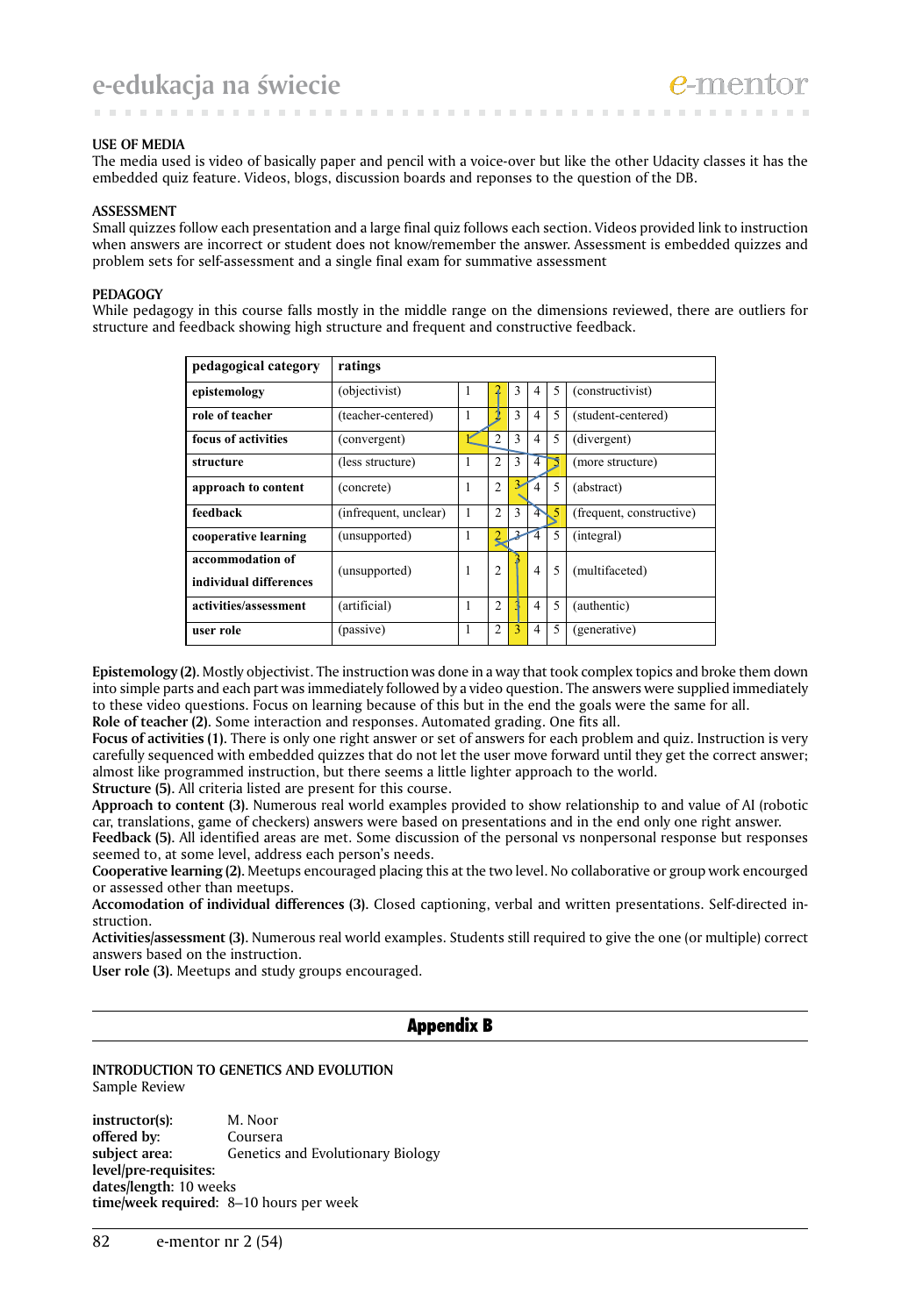and the con-

#### **COURSE DESCRIPTION**

This course is a general introduction to genetics and evolution. It is "intended to be a broadly accessible, factual, science-based course about the modern practices of genetics and evolutionary biology". The material is presented through short (10-20 minute) video segments that include major concepts, historical information, real-world examples, basic techniques, and a few worked problems. Assessment is through multiple choice problem sets and exams. Interestingly, "this online course does not include all the material covered in the analogous Duke University course, nor does it offer Duke University course credit upon completion".

#### **USE OF MEDIA**

The major delivery medium for this course is taped lectures. These are video-embedded and voice-over PowerPoints. These have a window that shows the instructor; the instructor has an engaging style. The presentations are short, most are less than 20 minutes and many are less than 10 minutes. They use narrative examples and graphics to illustrate ideas, and focus on specific concepts. Each of the 10 course modules have 5 to 7 of these, which are marked G if they are of general interest (for people who just want to learn something about evolution and genetics) or S if they are more specific (these cover topics needed for course credit). The slides for the lectures are available for download as is a transcript of the audio. Each module also has links to general resources that are extensions to the topic for those interested Recommended (but not required) textbooks are organized by chapters linked to topics. There is also a course wiki with links to extensive resources in a variety of media: books, blogs, web pages, videos in general as well as links by weekly topics and a glossary. There are also links to Wikipedia articles on important genetic scientists and tools that seem to have been added by students.

#### **ASSESSMENT**

This course has a midterm and a final exam, each of which are multiple choice, count for 40% of the total grade each, can only be taken once, and are broken into two, 10 question sections which are timed (90 minutes for each section). There are also 8 problem sets worth 2.5% of the total grade each, which can be repeated any number of times before specific due dates with the grade on the last submission being the one that counts. The problem sets are also multiple choice. The student cannot see whether or not his or her answers on the problem sets are correct until after the deadline for the problem sets has passed and correct answers are never provided (but after the deadlines students can try all the options to find the correct answers). Everything is machine scored.

The final grade (40% for midterm, 40% for the final & 20% for 8 problem sets) must be 80% or more for a Verified Certificate or Statement of Accomplishment to be awarded from Coursera. It appears that Duke University will not accept such credit. To be recommended for ACE credit (recommended for 2.0 semester hours of Introduction to Biology or General Science college credit), students must take a separate, proctored, ACE-approved Credit Exam which counts for 80% of the total grade (the same 8 problem sets worth 2.5% each count for the other 20%). However, ACE credit only requires a final grade of 60%.

#### **PEDAGOGY**

The ratings on pedagogy indicated a structured, objectivist, teacher-centered approach. There was some encouragement or support for cooperative learning and some use of authentic assessments and a generative user role.

| pedagogical category                       |                       | ratings |                |              |                |   |                          |
|--------------------------------------------|-----------------------|---------|----------------|--------------|----------------|---|--------------------------|
| epistemology                               | (objectivist)         |         | 2              | 3            | $\overline{4}$ | 5 | (constructivist)         |
| role of teacher                            | (teacher-centered)    |         | $\overline{c}$ | 3            | $\overline{4}$ | 5 | (student-centered)       |
| focus of activities                        | (convergent)          |         | 2              | $\mathbf{3}$ | $\overline{4}$ | 5 | (divergent)              |
| structure                                  | (less structure)      | 1       | $\overline{2}$ | 3            | $\overline{4}$ | ᢌ | (more structure)         |
| approach to content                        | (concrete)            | 1       | $\overline{c}$ |              |                | 5 | (abstract)               |
| feedback                                   | (infrequent, unclear) |         | 2              | 3            | $\overline{4}$ | 5 | (frequent, constructive) |
| cooperative learning                       | (unsupported)         | 1       | $\overline{2}$ |              | $\overline{4}$ | 5 | (integral)               |
| accommodation of<br>individual differences | (unsupported)         | 1       | $\overline{2}$ | 3            | $\overline{4}$ | 5 | (multifaceted)           |
| activities/assessment                      | (artificial)          | 1       | $\overline{c}$ | 3            | 4              | 5 | (authentic)              |
| user role                                  | (passive)             | 1       | $\overline{2}$ | 3            | 4              | 5 | (generative)             |

**Epistemology (1).** This course is heavily instructionist. The materials are carefully designed. There is not an emphasis on integration of learners' experiences or backgrounds. The course consists of 10 modules with multiple video lectures, recommended texts and other materials. In fact, students are asked not to contact the instructor or TAs although TAs do monitor the discussions and respond to student questions. However, the discussions weren't used much by students.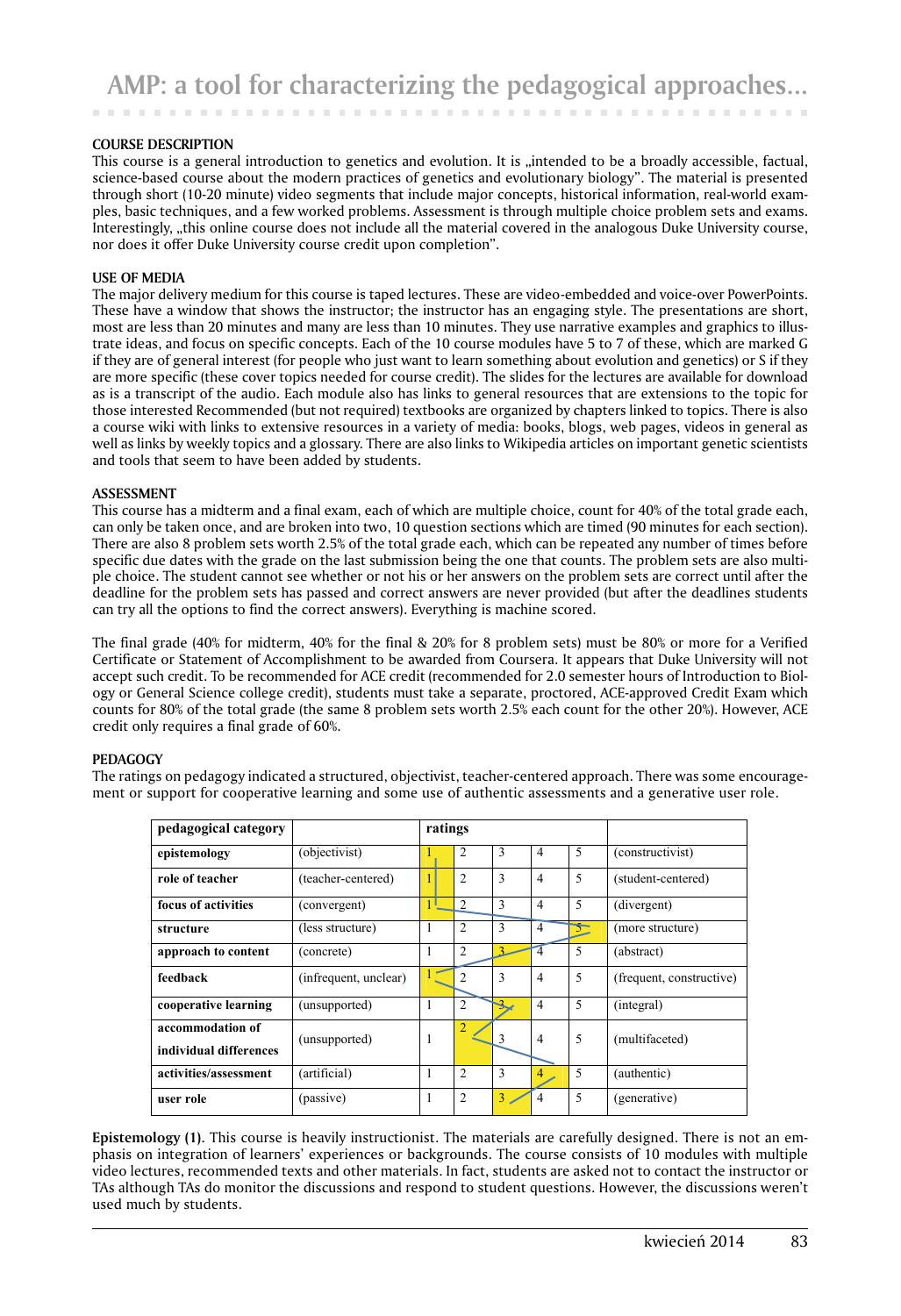**e-edukacja na świecie**

**Role of teacher (1).** This course is totally teacher and materials centered. The instructor makes an effort to make a number of the concepts accessible to students. All communication between the teacher and TAs and students is one way. The course if very organized and focused on the professor as the expert.

**CONTRACTOR** 

**Focus of activities (1).** The only activities in this course are problem sets and exams and they are all multiple choice. The assessments and activities are focused on arriving at one correct answer.

**Structure (5).** The course is very structured, in a good way. All modules are pretty much the same so students know what to expect. The videos are bite-sized and they all start with a nice overview of the content. Problem sets are based on main ideas. The rating for structure is a "5" per the AMP scoring guide because it has all 4 of the criteria required for that rating.

**Approach to content (3).** There is some of both abstract and concrete approaches to the content. The instructor strives to make the material concrete but because he often uses letters to stand for things it ends up being pretty abstract.

Feedback (1). The only feedback given in this course is corrections for mistakes in the presentations and this is one way. In the sections reviewed, there are no questions answered by either the instructor or the TAs.

**Cooperative learning (3).** There was support for meet-ups & discussions.

**Accomodation of individual differences (2).** Closed captioning, but little other accommodation in the main part of the course. On the other hand there is a plethora of resources besides the lectures associated with each unit including text readings (in either a book you can buy or older versions of the text available online for free), the slides and a transcript for each lecture, and a variety of interesting additional material (enrichment) in a variety of media formats.

**Activities/assessment (4).** Although they are all multiple choice, the assessments in this course ask for the application of course content to real world problems. Instructor also uses real world examples. That said, learning tended toward a passive mode; there are no interactive activities that allow students to explore concepts, although genetics is a great topic for simulations; and questions are handled among students.

**User role (3).** The role of the learning is mainly to access the material and complete assignments. The user role in this course would be rated as more passive (even the multiple choice problem sets have no feedback) were it not for the possibility of meet-ups.

Appendix C

#### **COMIC BOOKS & GRAPHIC NOVELS** Sample Review

**instructor(s):** William Kuskin **offered by:** Coursera **subject area:** literature **level/pre-requisites:** none **dates/length:** seven weeks **time/week required:** 4–7 hours

#### **COURSE DESCRIPTION**

"Comic Books and Graphic Novels has four goals. First, it presents a survey of the history of American comics and a review of major graphic novels circulating in the U.S. today. Second, it reasons that as comics develop in concert with and participate in humanist culture, they should be considered a serious art form that pulls together a number of fields – literature and history, art and design, film and radio, and social and cultural studies. Third, it argues that these fields come together materially in the concept of the book and intellectually in the importance of humanism, both of which allow the human mind to transcend the limitations of time. Finally, it concludes that because they remain on a transformative boundary line, comics should remind us that art is generative and that there is always hope".

This course does what it promises through a series of lectures that include guest lectures from comic collectors, comic book store owners, teachers, and comic artists. The lectures are engaging. The instructor does a good job of introducing students to both comics and literary criticism. The assessments involve peer reviewed essays, two tests, a trip to a comic book store, and the creation of a comic book store. Discussion of assignments is allowed and it is lively, as is collaboration on the comic assignment.

#### USE OF MEDIA

This course is centered on very well produced lectures. The main lectures given by the have high production values with most focusing on voice over a black screen split between comic examples and an outline of the major points in the lecture relative to the adjacent illustration. There are also interesting interviews with a variety of people involved with comics. Units also include a variety of print materials, references (texts). The units are time-released. The course also includes automated tests, open discussion boards and mechanisms for peer-review.